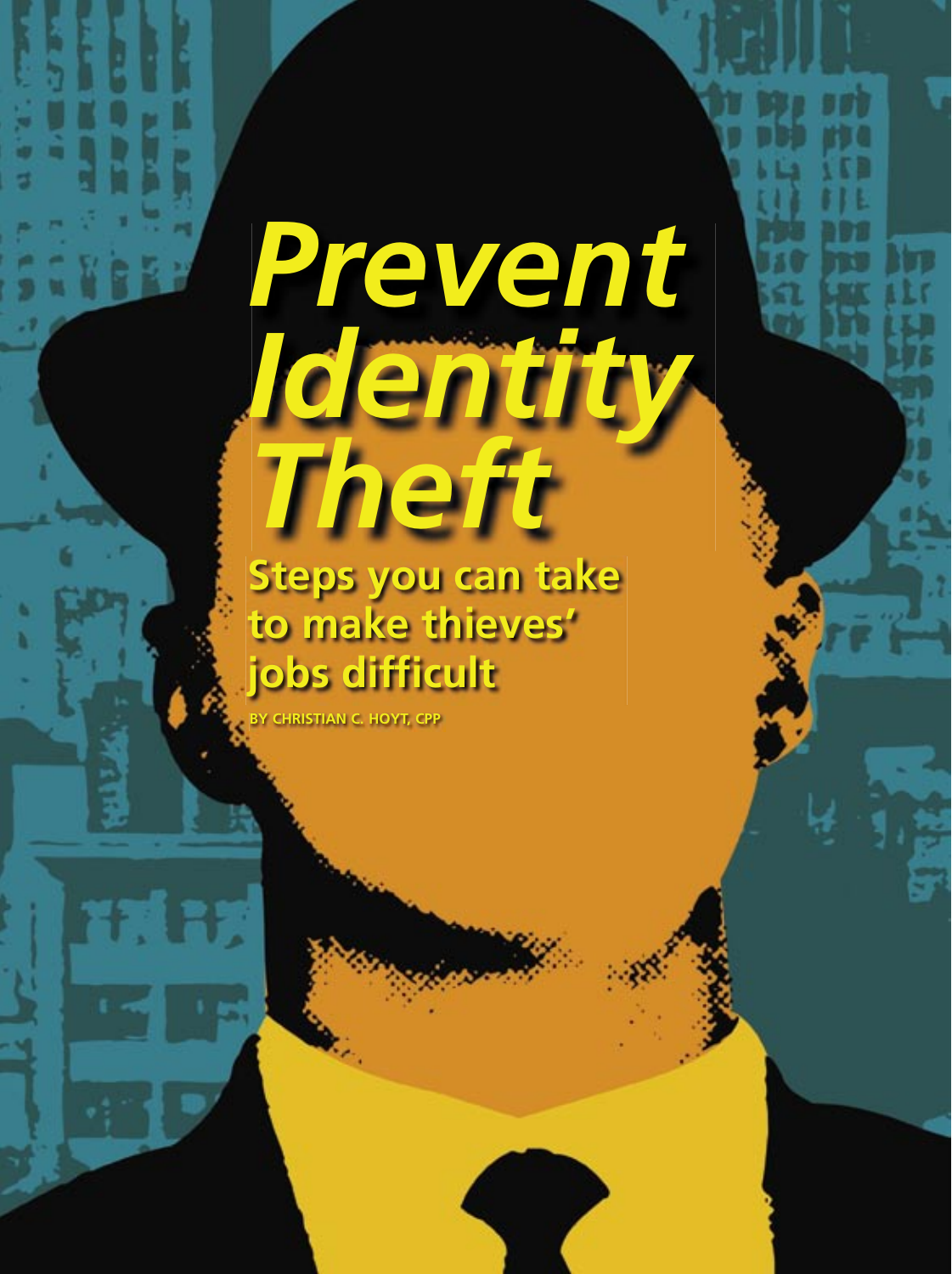

**T**he term "identity theft" was first codified in the Identity Theft and Assumption Deterrence Act of 1998. This Act makes it a "federal crime when someone knowingly transfers or uses, without lawful authority, a means of identification of another person with the intent to commit, or to aid or abet, any unlawful activity that constitutes a violation of federal law, or that constitutes a felony under any applicable state or local law."1

Additionally, the Act defines a "means of identification" as "any name or number that may be used, alone, or in conjunction with any other information, to identify a specific individual." Identifying information is noted to be, among other things, a name, social security number, date of birth, driver's license or passport number, employer or taxpayer identification number, or telecommunication identifying information or access device.

The law also directs the Federal Trade Commission (FTC) to establish a central complaint system to receive and refer identity theft complaints to appropriate entities, including law enforcement agencies and national credit bureaus.

Prior to 1998, victims had little recourse to prosecute their attackers. In one instance, a couple whose identities were stolen in the early 1990s were subjected to hundreds of thousands of dollars of credit card debt. While they spent thousands of dollars trying to clear their names, the thief added insult to injury by calling and mocking them, bragging that they could not arrest him under the current legal system.

Today, identity theft is a recognizable term, but it still lacks a proper definition. For the most part, identity theft is lumped together with fraud, but it is really a crime category of its own. Deceiving someone to attain money, or accessibility to money, is typically what people think of when they think of fraud, but identity theft takes the deception to another level.

When a criminal steals your identity, not only does he or she commit fraud, they also destroy your credit. As victims learn, it is far easier to resolve the theft of funds from bogus credit cards and bank accounts than it is to restore the good credit history you spent a lifetime building.

Identity theft affected over nine million people in the U.S. in 2004. Joanna Crane, Identity Theft Program Manager at the Federal Trade Commission, identified three main types of theft. The first is credit card fraud, which is the simplest form and will cost the victim an average of \$140. The second is bank account fraud in which a thief accesses your bank account; this type costs an average of \$230. The final offense is the most complicated. When your identity is stolen—and before you are aware of it—the thief opens new accounts or obtains loans in your name. This offense averages \$1,180.

#### Consumer Intervention

Three areas where consumers can take the lead in preventing identity theft, according to Crane, are phishing (and its related offense, pharming), which is a form of Internet fraud; mail and document security; and protecting personal information. "People need to be a lot more skeptical and cautious," said Crane of these areas.

Phishing is the practice of sending spam e-mail or pop-ups that attempt to lure the victim into revealing personal information. Crane described a new scam in which the perpetrator offers *(continued on page 23)*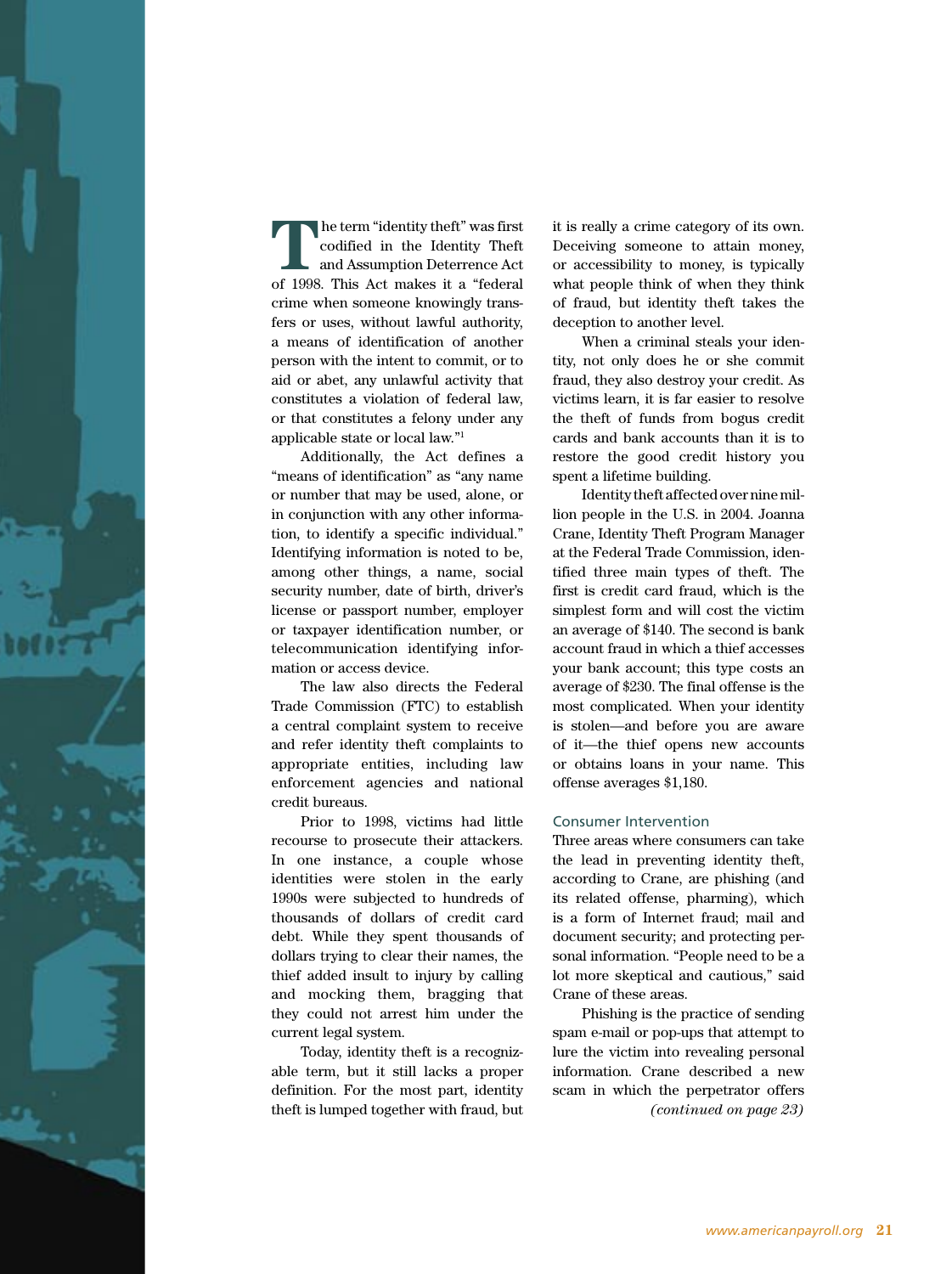

**22** *October 2005*

## **Phishing, Fraud and FUD**

#### BY RAVI GANESAN

Phishers have hit the online world, as Willie Sutton famously said, "because that's where the money is." Information that resides in HR and payroll applications is prime information phishers can leverage to perpetuate fraud and theft, and must be protected.

Phishers started by sending emails out to millions of people per day, claiming to be from a trusted source, and asking for ids and passwords. They often try to play upon fear, uncertainty, and doubt (FUD). The phisher wants two things:

- To steal identity data to help them commit identity fraud
- To steal a password so they can log on as that user and steal important information, including identity data

Recently, phishers have become more devious. Now, an innocent looking e-mail with your company's brand on it could download a keystroke logger or spyware (software that runs in the background without your knowledge) onto the machine so that wherever that person goes, the phisher gets their password. This supplies lots of places the phisher can steal from—including your HR or payroll applications

Here's what you can do now, before the damage occurs.

• End-User Training. Ideally we'd all like to keep users from going to phishing sites in the first place, but let's face facts. That user sees your brand and trust it. That's why phishing works.

So, start training your employees now to be wary of email that looks like it came from your company, but has grammar or other errors. Tell them now that you'd never email them asking for their password, company ID, or social security number.

Use Stronger Authentication. If your user does get lured to a phishing site, make what the phisher gets useless. Look for authentication systems that do not send secrets, but rather prove knowledge of the secret. Your signature works this way—by signing your name, you're not showing that you know your name, but rather that you can sign it, in the special way only you know how to do. Look for authentication systems with some intelligence and forethought behind them—for example—a system that allows you to change the strength of authentication and manage multiple levels of authentication.

• Don't Buy Into FUD. Use common sense in thinking through which measures will help with which part of the problem. User education will not keep some people from falling for these scams, and the strongest authentication in the world won't help if the user types their passwords into the phishing site. If you start now, you can protect the brand and employee trust you've worked so hard to build.

*Ravi Ganesan is the Founder & CEO of TriCipher, Inc. He can be reached at 650-372-1300 or via email at ravi@tricipher.com.*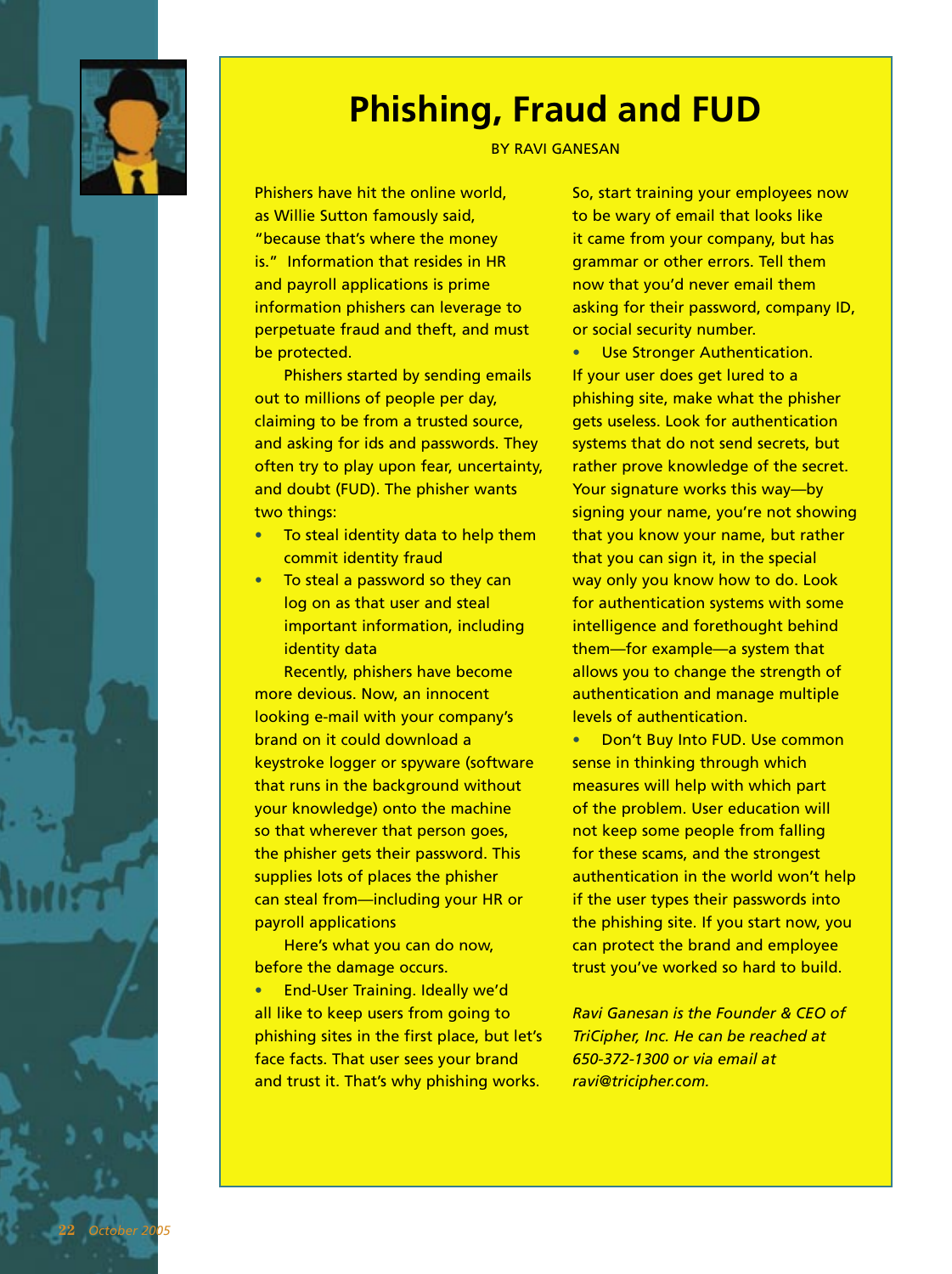to send the victim an item of value, and requests a payment less than the item's value in return.

Once the victim has sent the payment, the perpetrator gains access to either a personal check or credit card information and the stealing begins. Phishing artists are clever and go to great lengths to entice you into revealing your data. To test your "skeptical skills," visit http://survey. mailfrontiercomsurvey/quiztest.html and take the online survey.

Unless you get 9 out of 10 correct on this quiz, you should take steps to deal with a potential phishing scam. First, do not give out personal data unless you actually know the person or company that e-mailed you, and you are familiar with their e-mail format.

Second, limit the use of e-mail for sending and receiving critical information. E-mail is not secure; therefore, it is vulnerable to interception. Third, keep abreast of your bank and credit card statements. Monitor transactions weekly, so if someone steals your data, you can catch it before the thief can get too far. Finally, although most people do not have Internet firewalls on their home computers, everyone should have some form of anti-virus software that will limit the number of phishing e-mails they receive.

Pharming redirects the user to a phony Web site. It is akin to domain spoofing. Typically, pharming victims do not even know they have been sent to a bogus Web site. According to Jordan Cohen, Director of ISP and Government Relations for Bigfoot Interactive, "The main concern is no longer spam. It is about being protected from ID theft."2

Microsoft and Yahoo are both working on some form of e-mail caller ID to try to slow these fraud trends. The biggest component in stopping this form of identity theft is the consumer. As a nation of Internet users, consumers need to be aware of scams and recognize that the trust associated with brick and mortar companies does not exist in cyberspace. If you have received a phishing e-mail or been redirected to a pharming Web site, please forward the email or link to spam@uce.gov.

#### Protect Paper Documents

Paper records and hard copy mail are the primary tools of an identity thief. Think of the many documents mailed to your home—and thrown away—in a week. I receive at least five credit card offers each week. Shredders and security mail boxes are readily available and should be used whenever possible.

Crane offered three simple pointers regarding paper security. First, consider sending all of your mail from either a post office box or from one of the standard blue post office collection containers. Better yet, pay and receive as many bills online as possible.

A single piece of mail stolen from your mailbox that contains a personal check opens another avenue for a thief. More importantly, understand that if a thief uses your credit card, you are only liable for up to \$50, but if he or she gains access to your ATM or debit card, your liability increases to \$500.

Second, if you do not have a secure mailbox (one with a lock), try to retrieve your mail promptly. The longer your mail remains in an unsecured mailbox, the greater the opportunity for vital information to be stolen. Because it is impossible to know what mail to expect each day, mail could be taken without your knowledge—until your identity is stolen.

Third, shred documents that contain personal information. If you are not in a position to purchase a shredder, be a human shredder. Ripping up important documents five or six times and separating the pieces into separate receptacles is one solution. Many companies have shredders at work that can be utilized.

Do you throw credit card receipts away? Don't do it! Rip them into at least four pieces before tossing them in the trash. If you void a check, make it difficult to piece back together. Be sure to obliterate the MICR line at the bottom of the check as best you can. Tossing whole documents into the trash makes thieves' jobs easier.

The primary way for someone to steal your identity is through your social security number, so protect it. Also, protect your mother's maiden name because this is a typical question for retrieving passwords. These pieces of information should be your biggest secrets.

According to a survey conducted by the Better Business Bureau, over 40% of identity fraud is derived from the theft of *(continued from page 24)*

### **Identity Theft Web Sites**

For more information on identity theft, check out the following Web sites.

#### **(www.privacyrights.org)**

—Take an "Identity Theft IQ Test" on this site.

#### **(www.identitytheft.org)**

—A comprehensive site with numerous resources for fighting identity theft

#### **(www.identity-thefthelp.us)**

—A site containing many links to helpful information on identity theft.